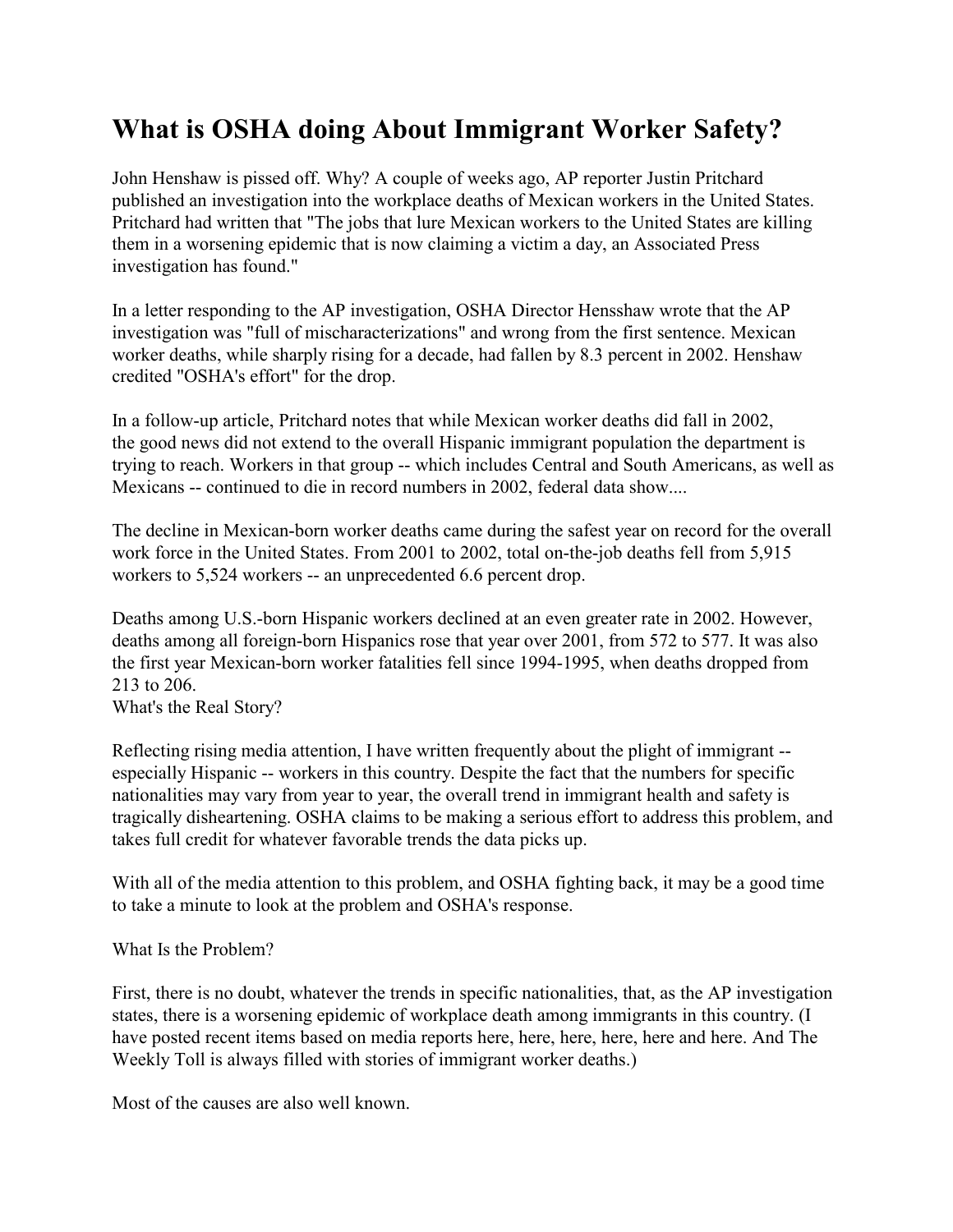Lack of Knowledge About Safety and Health Hazards: The jobs that many immigrants do are new and they are not familiar with the hazards of the jobs. Furthermore, they generally do not know about OSHA or their right to request and inspection and have their name kept secret

Language Barrier: This goes deeper than inability to speak or understand English. Many immigrant workers are illiterate in their native language. Spanish language fact sheets don't help in that situation.

Exploitation: Immigrant workers are frequently sent to do the most dangerous work.

Intimidation: This is closely related to exploitation. Immigrant workers are much less likely to call OSHA -- assuming they know about their rights -- than American citizens. If they are illegal, In addition, they often fear government officials, even those who are there to help them. This stems not only from the fears imported from their own country, but also fear of the "migra." What Has OSHA Been Doing? Is It Effective?

How has OSHA been addressing these issues? OSHA Director John Henshaw takes credit for any improvement in the working conditions of Hispanic workers We launched a three-prong attack combining vigorous enforcement of health and safety standards, outreach to the Latino community and effective education.

A Departmental Hispanic Workers Task Force was created to coordinate this effort, and it is working, as evidenced by the 2002 drop in workplace fatalities among Hispanic workers generally and Mexican-born workers specifically. Truth? Stretching the truth? LiesDistortions? Let's explore.

First, Henshaw points out that OSHA and other DOL agencies have been forming alliances with Hispanic organizations, including Mexican consulates, across the nation. And this is true. Some regional offices have initiated and joined into broad-based innovative coalitions designed to reach out to Hispanic workers. I wrote last October about the Justice and Equality in the Workplace, a coalition organized in July 2001 to help inform Hispanic immigrants about their rights as workers and to uncover illegal employment practices and discrimination.

The coalition is made up of the U.S. Department of Labor's Office of Federal Contract Compliance and Wage and Hour Division, Equal Employment Opportunity Commission, the Mexican, Colombian, Guatemalan and El Salvadorian consulates, the City of Houston, the Harris County AFL-CIO, the Catholic Diocese of Galveston-Houston, the Mexican American Legal Defense and Educational Fund, the Hispanic Contractor's Association in Houston, the Associated General Contractors of America's Houston chapter, the Houston Chamber of Latino Business Owners as well as OSHA. On the whole, it seems to be doing good work and spawning similar programs elsewhere.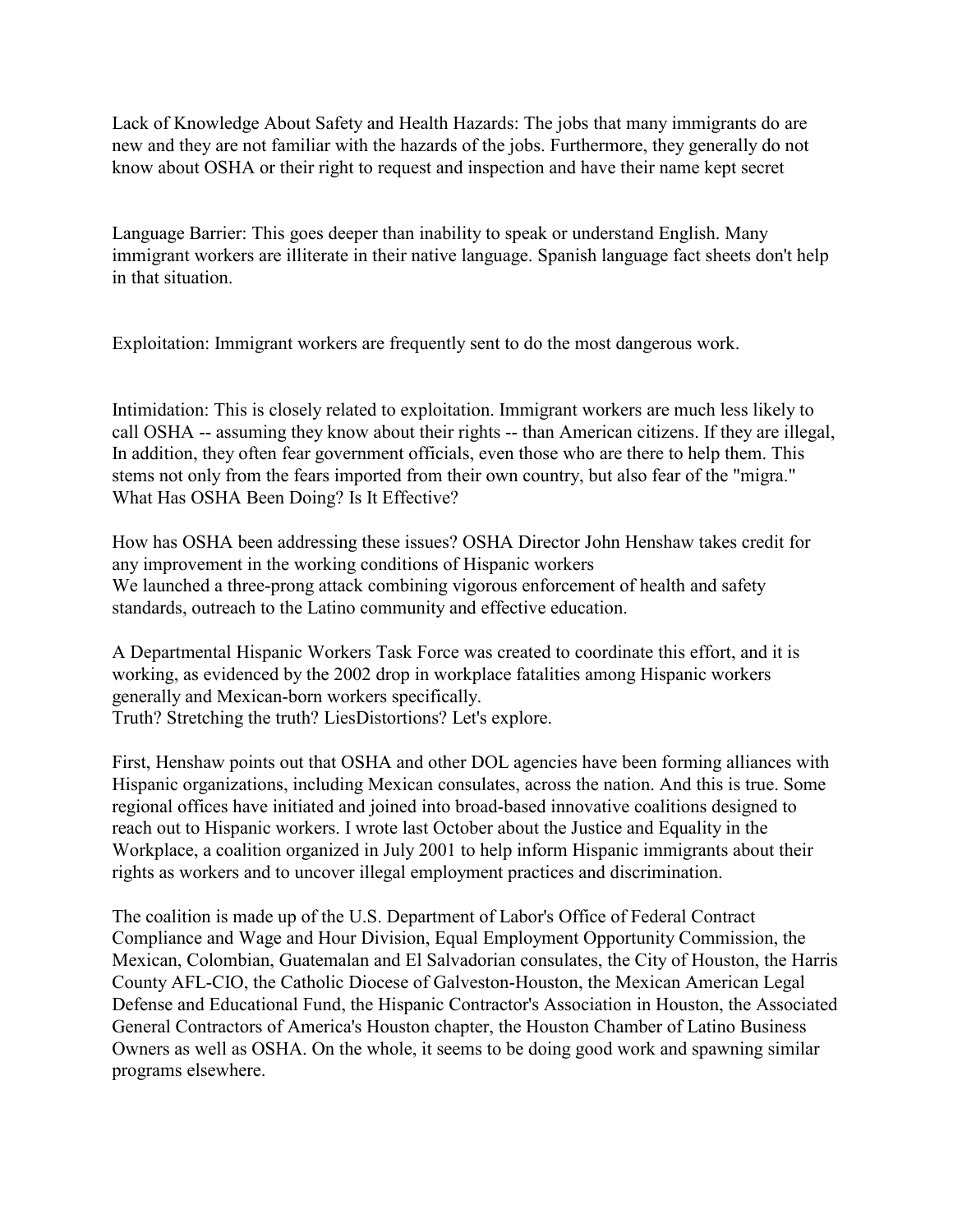Second, Henshaw claims that "More information than ever before is now available in Spanish about job safety and health via the Web, in publications and through specialized training courses." Umm, I have some serious problems with this assertion. First, technically, it is true that "more" information is available than ever before in Spanish. But that's not saying much. Check out the OSHA's Spanish language publications. There are about a dozen publications, many of which were published in previous administrations, some as far back as the 1980. There is also a new set of ten fact sheets that seem to be targeted at employers, including one on health and safety precautions for your new business, as well as fact sheets on asbestos, workplace violence and other topics. The Personal Protective Equipment fact sheet has no mention of who is supposed to pay for the PPE, a contentious issue for the agency. A standard has been on hold since the Clinton administration that would have required employers to pay for most PPE.

And it's true that there is more Spanish language material on the web, although I have serious reservations about how accessible this information is to the average immigrant worker.

Even written materials have their problems

http://www.indystar.com/articles/8/137085-4738-031.html

"We are talking about a community that prefers to stay in the shadows," said Jenny Sarabia, executive director of the Indiana Commission on Hispanic/Latino Affairs.

"Translating brochures and signs into Spanish is not enough," she added, because many of the new Hispanic arrivals in Indiana are unable to read English or Spanish. I have no idea what Henshaw means by "specialized training courses" in Spanish. There is not one Spanish language training course listed on the OSHA Training Institute Course Schedule. The only Spanish language training that I know of is being conducted by grantees under the Susan Harwood Training Grant Program which the Bush administration has been attempting to eliminate since it came into office. The \$11.2 million Harwood program was refocused on immigrant worker outreach in 2000 during the Clinton Administration. The grants were extended from 1-2 year programs to 5 year programs.

The current administration cancelled the second round of 5-year grants, attempted unsuccessfully (thanks to Congress) to cut the first 5-year round (which concludes this year) and has proposed to eliminate the \$11 million Harwood grants and replace them with a \$4 million program that would depend on electronic (internet and CD-Rom) training instead of actually having classes with an instructor. Referring to the proposed training cuts, Henshaw argued "I would not use the word 'cutting'," Henshaw said referring to the proposed \$6 million decrease in the training grant program. "We do not feel the training program should be based on one-on-one training. We are developing materials and technology to get information out to more people."

How all of this amounts to "effective education" I'm not sure.

There is another troubling aspect to OSHA training. Ultimately, it is not OSHA, but the employer who is responsible for training its workers. Tom O'Connor, director of the National Council on Occupational Safety and Health, wrote a letter to the editor of the Raleigh News and Observer, responding to a article about two Hispanic workers that were killed in separate construction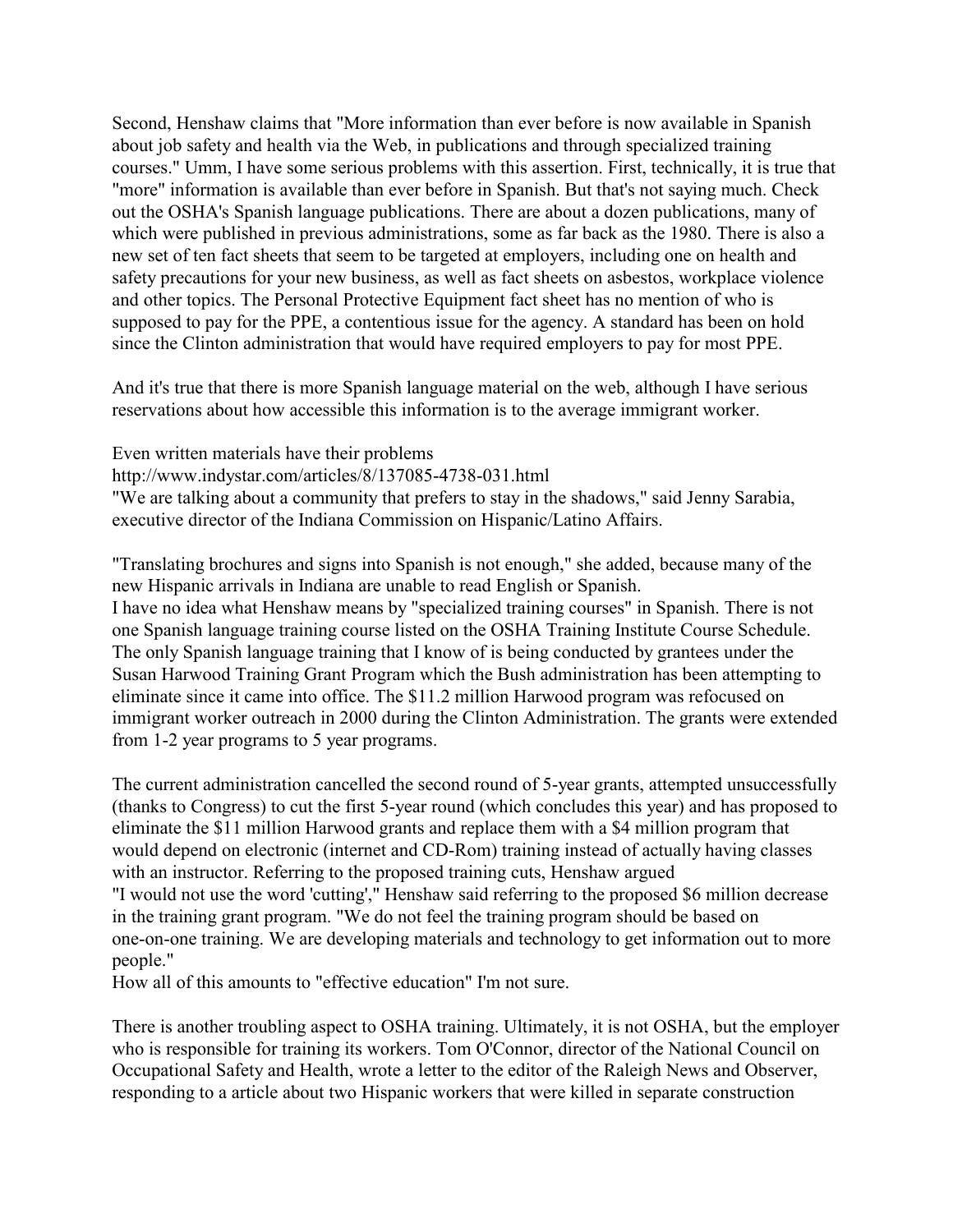accidents less than an hour apart in North Carolina notes that

Your report stated that some fatalities have involved Hispanic workers who "worked for companies that did not have the resources to provide training in Spanish." That is not good enough. It is a law, not an option. There are resources in the private sector, among nonprofit organizations and within OSHA to assist employers with this critical training. Those employers who fail to provide such training and whose workers die as a result should be prosecuted criminally.

Third Henshaw claims that "More Spanish-speaking inspectors and outreach staff are being hired." More than what? Pritchard's research does not validate Henshaw's contention: Safety experts inside and outside OSHA say the agency's outreach efforts are well intentioned, but beset by limited funding and a lack of Spanish-speaking staffers.

Even California is having problems hiring Spanish speaking OSHA employees.

The non-English speaking workforce of California is estimated to be more than 6 million workers, over one-third of the working population. Yet CalOSHA has only 29 inspectors (or 16% of the total) who are fluent in a language other than English. Twenty of these speak Spanish. North Carolina is having similar problems.

The state office charged with enforcing safety in North Carolina workplaces is fighting an uphill battle trying to find and keep employees who speak Spanish -- a key asset in the effort to educate and train more workers. The Labor Department's division of occupational safety and health has only seven bilingual training and compliance officers in a staff of 240. Many times, Spanish speakers are lured to private-industry jobs that pay better. To alleviate the problem, the agency recently sent two people to immersion courses in Costa Rica and Mexico. And federal OSHA is in sadder shape:

Even some of OSHA's own Hispanic outreach officers say they need to do more. Marilyn Velez, OSHA's sole Spanish-speaking outreach worker in the eight-state Southeastern region, isn't sure what caused the drop from 28 to 8 Mexican-born worker deaths in Georgia in 2002. But she doesn't think workers were taking fewer risks, or that bosses were more insistent on safety.

"We knew that it was not just because it was outreach," said Velez.

More troubling, she said, is that Hispanic worker deaths appear to have risen in Georgia again in 2003.

Finally, in addition to outreach, Henshaw argues that "More inspections are being targeted to industries with high injury rates that employ large numbers of Hispanic workers, such as construction and landscaping." I don't have the statistics with me at the moment, but I think OSHA is generally trying to target these areas. The question is how effective that targeting will be if immigrant workers are not aware of what OSHA is, how it works or if they can be protected against retaliation by employers.

A recent study of immigrant workers in California, Voices From the Margins: Immigrant Workers: Perceptions of Health and Safety in the Workplace, by the UCLA Labor Occupational Safety and Health Program (LOSH) found that Hispanic workers were not familiar with governmental agencies which could assist them. Less than 10 percent had ever heard of Cal-OSHA and no workers surveyed had contacted CalOSHA for assistance. Some of the workers did not contact governmental agencies because of their immigration status and also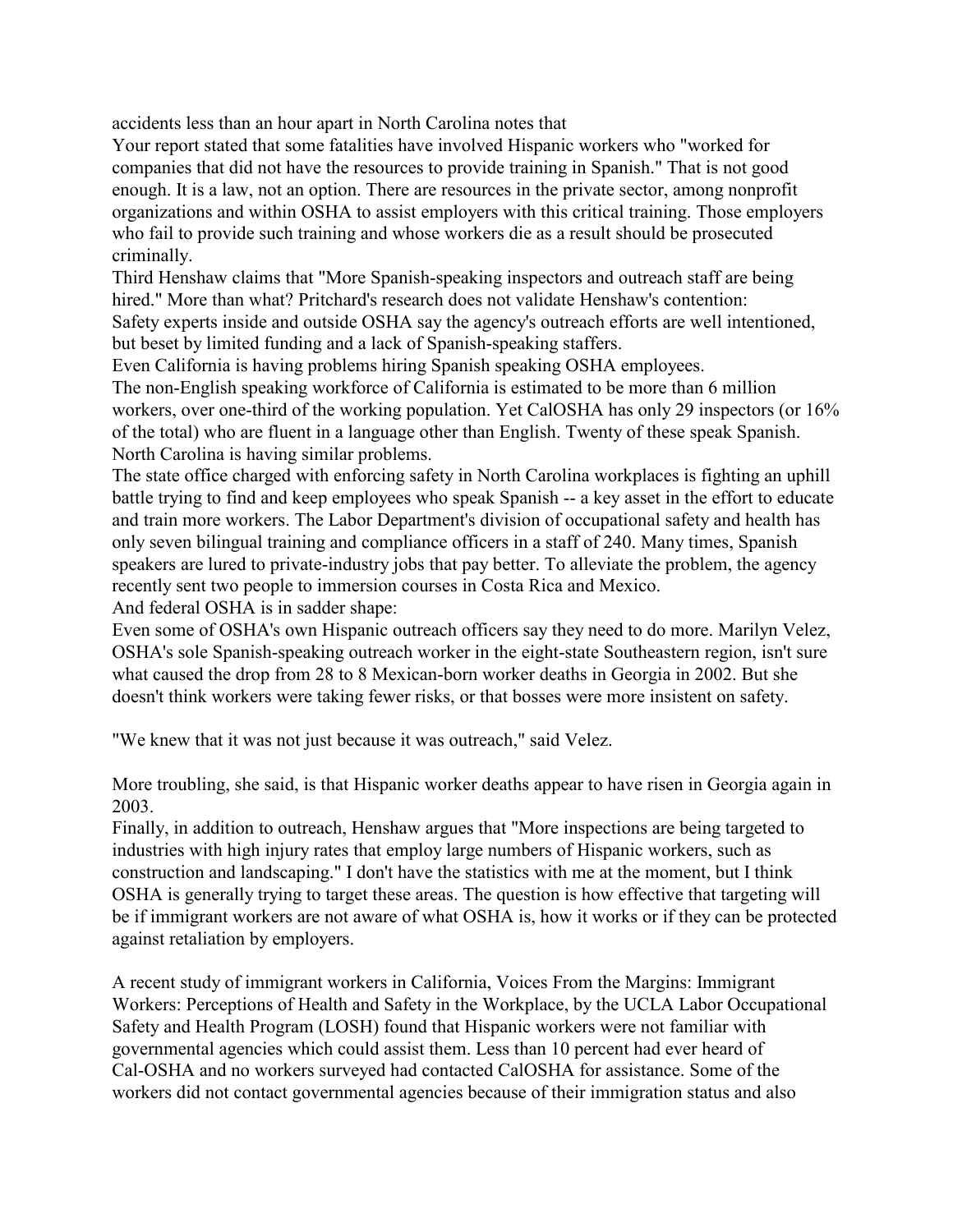because of experiences in some of their home countries which led them to perceive government as "unfriendly" to workers.

Finally, even if immigrant workers are aware of what OSHA is and what rights they have, how secure are they that OSHA will not turn them into "la migra," or that OSHA will be able to anything to help them if their employer retaliates against them for exercising their health and safety rights?

And then there is the effect of the Supreme Court's 2002 Hoffman Plastics decision which held that undocumented immigrants were not entitled to back wages - even after being illegally fired for union activity - because their job was "obtained in the first instance by a criminal fraud." The Department of Labor has stated that it will still enforce the Fair Labor Standards Act, even for undocumented workers, because the FLSA addresses wages for time actually worked, whereas the Hoffman Plastics decision addresses time that would have been worked had the employee not been illegally fired. Secretary of Labor Elaine Chao has stated that

Regardless of a workers immigration status, the Labor Department remains committed to the enforcement of all protections offered by the Fair Labor Standards Act, the Mine and Safety and Health Act, and the Department's other core labor statutes. Safety has no nationality-and every worker in this country deserves a safe workplace.

How states handle the Hoffman Plastics decision and how it affects workers' OSHA rights is not clear, according to the National Employment Law Project.

The California Department of Industrial Relations recently posted a statement on its website clarifying that it will "Investigate retaliation complaints and file court actions to collect back pay owed to any worker who was the victim of retaliation for having complained about wages or workplace safety and health, without regard to the worker's immigration status."

This all sounds good on paper, but what about the real world? First, there is nothing on the OSHA webpage, and no announcement or interpretation that I am aware of that clarifies what effect the Hoffman decision has on OSHA's willingness to investigate retaliation against undocumented immigrant workers. I have heard reports that some OSHA regions take these cases, while other do not. And how does the federal government force an employer to re-hire an undocumented worker? What if the employer's next action is to call immigration? Is OSHA going to rule that calling immigration is an illegal form of retaliation and demand that Immigration allow the worker to be rehired? It doesn't make much sense. Nor does President Bush's immigration proposal make workers more secure about exercising their health and safety rights because the proposal requires workers to be "sponsored" by their employer. What's to keep an employer from suddenly deciding that he has a few less openings to sponsor if a worker complains about safety and health conditions?

## Can OSHA Take Credit?

So is John Henshaw right? Is the 2002 improvement in Mexican worker deaths due to OSHA's efforts?

Probably not. (But it was a great letter, John. Thanks for playing.) First, OSHA's Hispanic worker initiative wasn't announced until the end of February 2002. An 8% drop in fatalities as a result of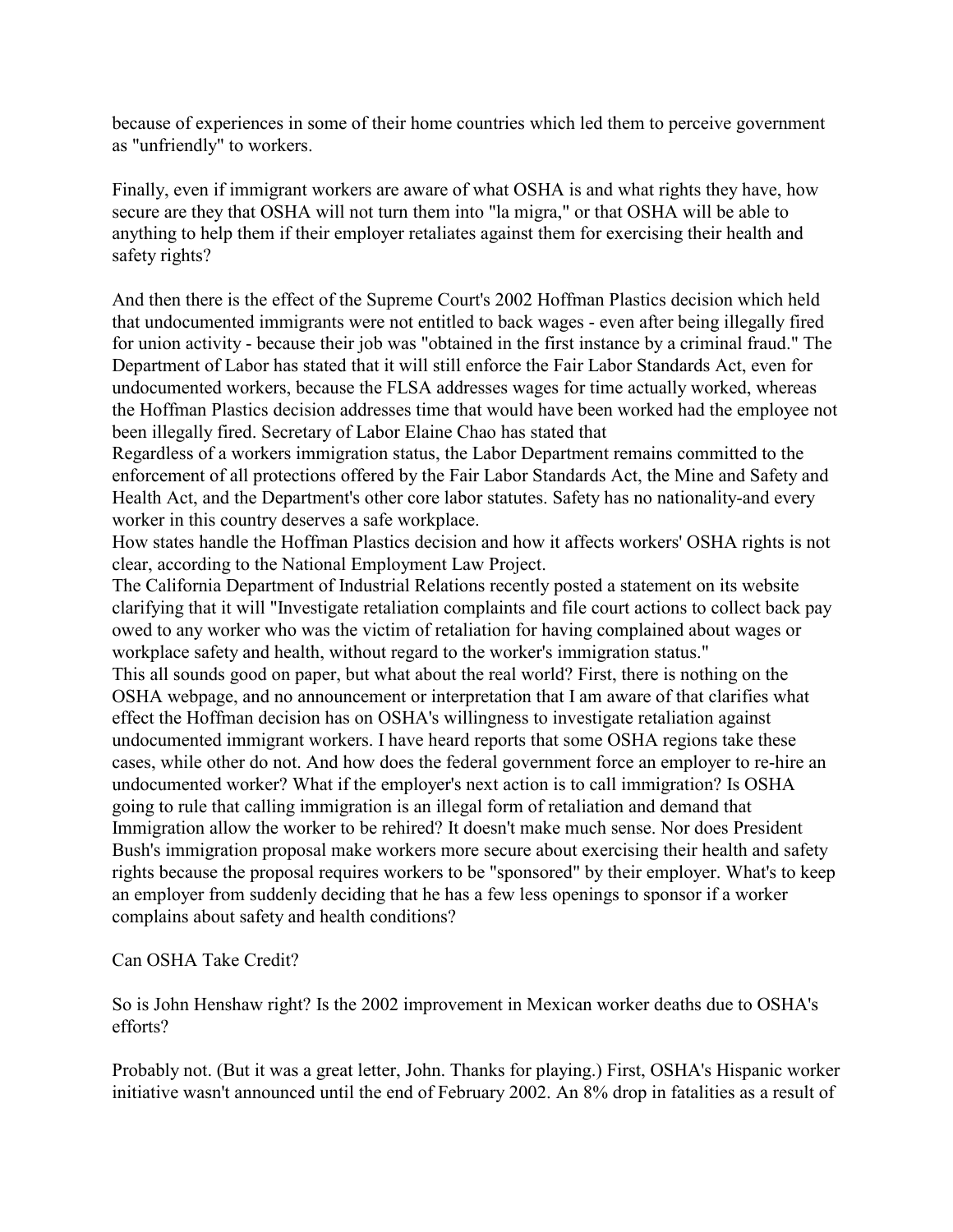a 10 month-old program would be impressive, indeed.

Pritchard reports that experts at the federal Centers for Disease Control (NIOSH) and the National Safety Council are skeptical whether any improvements can be credited to OSHA's recent outreach initiative:

Workplace safety experts at the federal Centers for Disease Control and the National Safety Council, a nonprofit public service organization, said no research substantiates a link between OSHA's fledgling outreach and the drop in Mexican worker deaths.

"It's not something that you throw a small amount of money at and issue some pamphlets and you're going to see dramatic changes," said David Richardson, a University of North Carolina-Chapel Hill professor of epidemiology who tracks worker deaths in the South. "It's a slow battle."

So why the decline in Mexican worker deaths in 2002?

According to work safety specialists, statisticians and even some federal outreach workers, there's no evidence any one effort is responsible for the improvement in 2002. Possible factors include the economic recession that followed the September 2001 terror attacks and changes in immigration and border security. Mexican-born workers have stayed longer in the United States, gaining experience and perhaps decreasing their willingness to take risks.

"It's good that they're doing outreach," says Dr. Sherry Baron, a lead CDC researcher on immigrant workers. However, "a change in one year, it's hard to conclude anything. Part of it is, we need more time."

So what is to be done?

What can OSHA and others do to improve the plight of immigrant workers in this country.

The UCLA/LOSH study had four recommendations. The first recommendation was to Establish a multi-year capacity building grants program for community-based organizations, clinics, and worker advocacy groups that work with, or provide services to, immigrants. This will allow them to provide training and educational materials for immigrant workers and also serve as an extension of governmental workplace health and safety agencies by reporting possible labor law violations and injury/illness cases.

The main reason is trust:

When asked where they went for assistance or advice on health and safety issues, most responded that they consulted with co-workers and immigrant worker advocacy groups or labor unions. They seldom turned to employers for such assistance. Workers in each of the industries turned to the worker centers or unions for information on how to work more safely, personal protective equipment, or legal assistance when injured. They trusted these organizations and felt comfortable going to them because their staff spoke the workers' language and they felt secure that these organizations would not turn them into the Immigration and Naturalization Service ("la migra") if they did not have legal immigration or working papers.

Funding these organizations that immigrant workers trust and who can effectively reach out is essentially what OSHA's Susan Harwood Grant program was beginning to focus on. The clear lesson is that OSHA's Susan Harwood training grant program should be significantly expanded in